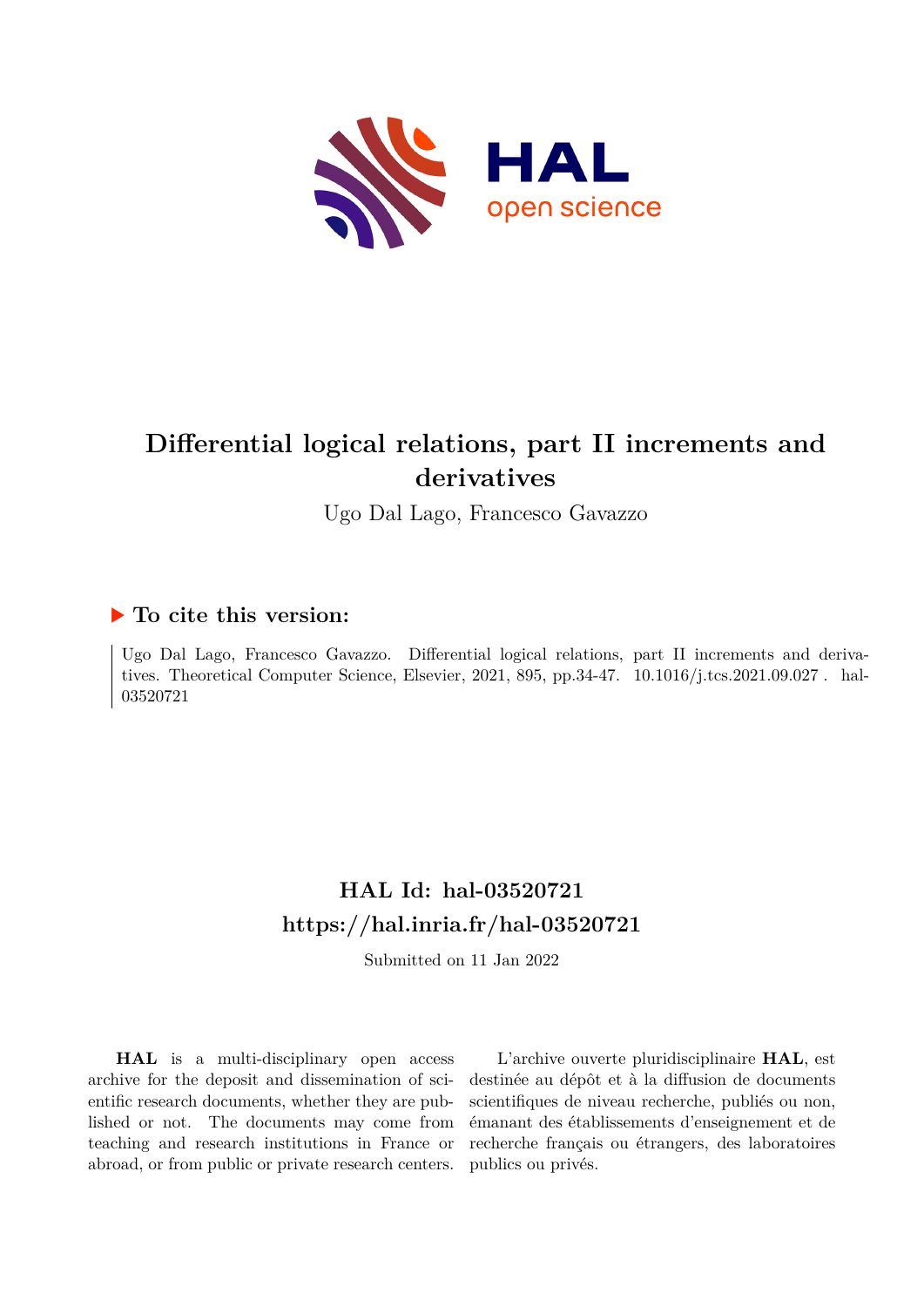### Differential Logical Relations Part II: Increments and Derivatives

Ugo Dal Lago<sup>1,2</sup> and Francesco Gavazzo<sup>1,2</sup>

<sup>1</sup> University of Bologna, Italy 2 INRIA Sophia Antipolis, France

Abstract. We study the deep relations existing between differential logical relations and incremental computing, by showing how self-differences in the former precisely correspond to derivatives in the latter. We also show how differential logical relations can be seen as a powerful metatheoretical tool in the analysis of incremental computations, enabling an easy proof of soundness of differentiation.

#### 1 Introduction

One of the major challenges programming language theory is facing these days is the development of adequate abstractions to deal with the (highly) increasing complexity and heterogeneity of modern software systems. Indeed, since the very birth of the discipline, researchers have been focused on the design of compositional techniques for software analysis, whereby one can study the overall behavior of a system by inspecting its constituent parts in isolation. A prime example of the successfulness of such an analysis is given by the theory of program equivalence. Notwithstanding its successful history, program equivalence is revealing some weaknesses when applied to nowadays software, where exact reasoning about components is, either because of the very nature of the software involved or because of the cost of such an analysis, oftentimes not feasible. Examples witnessing such weaknesses are given by the fields of probabilistic computing, where small perturbations in probabilities break equivalence, numerical computing, where program implementing numerical functions can be optimized at the price of introducing an acceptable error in the output, and, more generally, approximate computing [24] where accuracy of the result is partially sacrificed to gain efficiency.

The common pattern behind all the aforementioned examples is the shift from an exact analysis of software, whereby equivalent pieces of software are interchangeable within any system, to an approximate analysis of software, whereby non-equivalent pieces of software are replaced within a system at the price of producing an acceptable error, and thus an approximately correct result. Moving from an exact to an approximate analysis of programs poses several challenges to programming language semantics, the main one arguably concerning compositionality. In fact, once we replace a program  $P$  with a non-equivalent one  $Q$ in a system  $C[-]$ , then  $C[-]$  may amplify the error introduced by the replacement of  $P$  with  $Q$ , this way invalidating compositionality of the analysis. This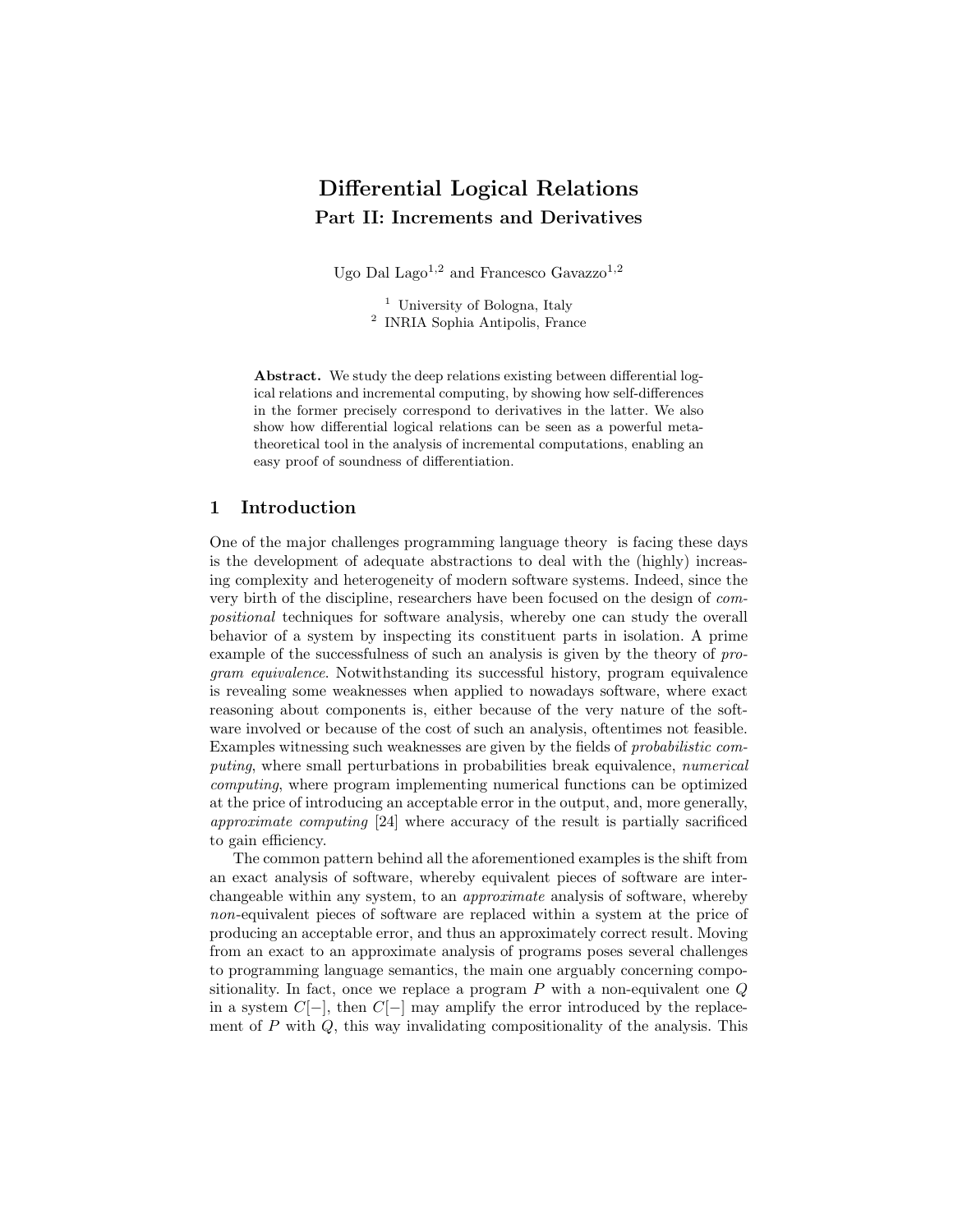point becomes evident when studying (higher-order) program metric or program distance [27, 9, 14, 10]: if the distance between P and Q is upper bounded by a number  $\varepsilon > 0$ , then it may not be so for  $C[P]$  and  $C[Q]$ .

Motivated by these general observations, researchers are showing an increasing interest in *quantitative* analysis of programs, with a special focus on *differen*tial properties of programs. Although the expression differential has no precise meaning in this context, we may identify it with the collection of properties relating local and global changes in software. Thus, for instance, we can think of the (error produced by the) replacement of  $P$  with  $Q$  as a local change, and investigate its relationship with the global change we observe between  $C[P]$  and  $C[Q].$ 

The study of such differential properties has led, oftentimes abusing terminology, to the development of several notions of a program derivative. Among those, some of the main ones one encounters when looking at the relevant literature are the following.

- Those coming from the field of *automatic differentiation* [4], which aim to extend the notion of a derivative one finds in mathematical analysis [30] to arbitrary programs. Examples are given by  $[6, 1, 29]$  (as well as by references therein).
- Those coming from the *differential*  $\lambda$ -calculus [13], whose original motivations rely on quantitative semantics [19] and linear logic [18].
- Those coming from *incremental computing* [26, 25], which aim to find ways to incrementally compute outputs as inputs changes.
- Those coming from *differential logical relations* [21] via the notion of a *self*difference, which aim to provide context-sensitive compositional distances between programs.

It is thus natural to ask whether there are connections between such notions. Although for some of the aforementioned cases the answer seems to be negative (for instance, the derivatives one finds in incremental computing are generalizations of finite differences [28], whereas the ones found in calculi for automatic differentiation are actual derivatives), others have conceptual similarities. This is the case for differential logical relations and incremental computing, as both study the relationship between input and output changes.

In this paper we study such similarities and establish a formal connection between differential logical relations and incremental computing, by showing how self-differences in the former precisely correspond to derivatives in the latter. In fact, as we will see, the derivative of a program P can be seen as a way to quantify how much changes in the input of  $P$  influence changes in its output, this way acting as a self-difference for P.

Besides its conceptual implications, the advantages of such a correspondence are twofold. On the one hand, differential logical relations qualify as a lightweight operational technique for incremental computing: we witness that by giving a proof of soundness of differentiation for the incremental λ-calculus of Cai et al. [7]. On the other hand, we can use results coming from incremental computing to go beyond the current theory of differential logical relations. For instance, it is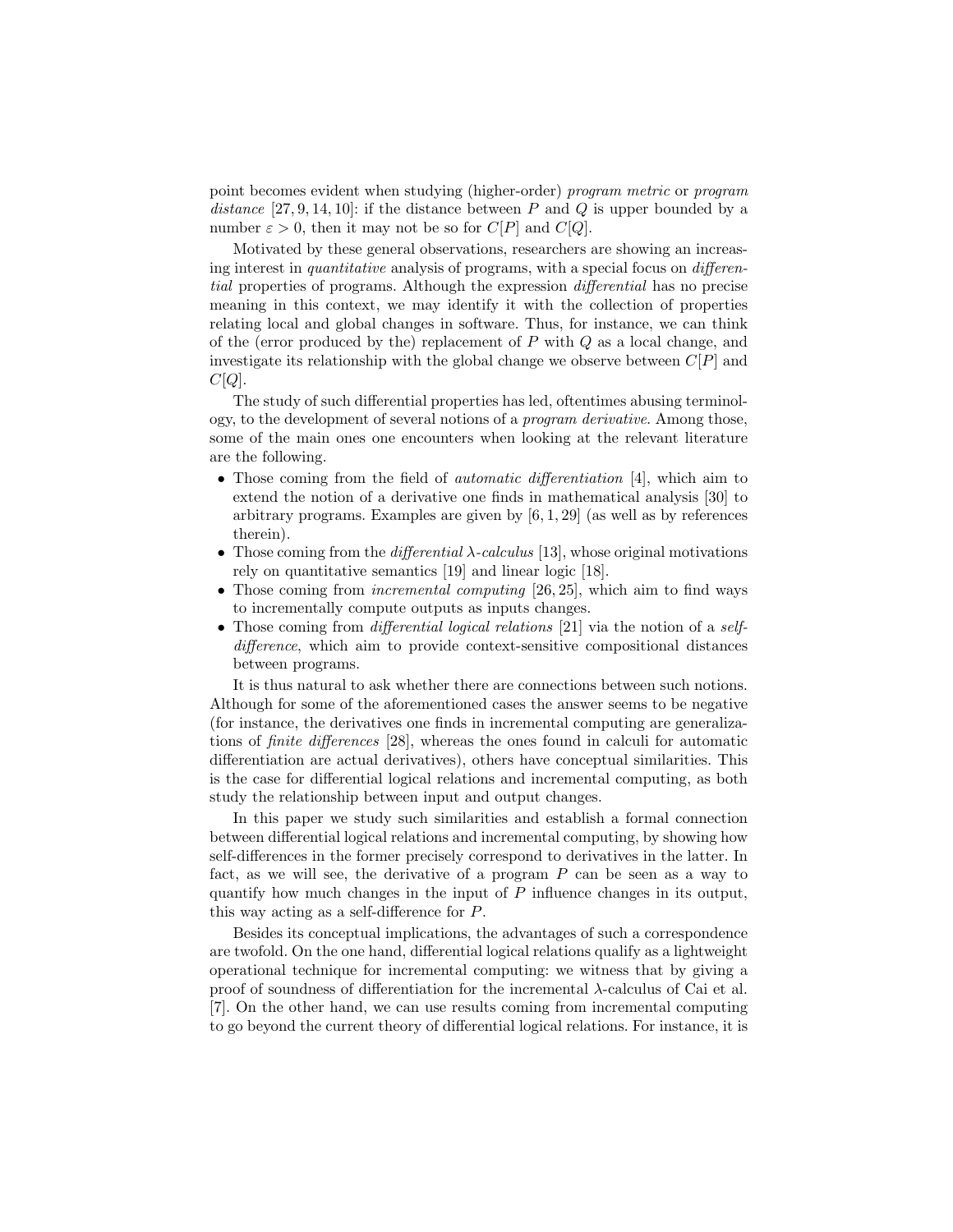possible to read the work by Giarrusso, Régis-Gianas, and Schuster  $[17]$ , where step-indexed logical relations are introduced for proving correctness of untyped program derivatives, to define a form of step-indexed differential logical relations, this way giving differential semantics to calculi with full recursion (something not possible in the original formulation of differential logical relations [21]).

Structure of the Paper Section 2 introduces the target calculus of this work, as well as differential logical relations and the incremental  $\lambda$ -calculus. In Section 3, we establish a formal connection between differential logical relations and the incremental  $\lambda$ -calculus by showing that program derivatives (in the sense of incremental computing) are self-distances (in the sense of differential logical relations). Additionally, we give a differential logical relation-based proof of soundness of differentiation, the main result in the theory of incremental computing.

### 2 Preliminaries: Differential Logical Relations and the Incremental λ-calculus

In this section we shortly review the main ideas behind differential logical relations (DLRs) and the incremental  $\lambda$ -calculus. In order to do so, we introduce the vehicle calculus of (the first part) of this work, namely a call-by-value simply typed  $\lambda$ -calculus with a primitive type for real numbers, which we denote by  $ST_R$ . The calculus is standard and it is essentially the same calculus used in [21]. We summarize the syntax and static semantics of  $ST_R$  in Figure 1, where we assume to have constants  $\varphi$  for any function<sup>3</sup>  $\varphi : \mathbb{R}^n \to \mathbb{R}$  and primitives <u>r</u> for any real number r.

$$
\sigma, \tau ::= \mathbb{R} \mid \sigma \times \tau \mid \sigma \to \tau
$$
\n
$$
t, s ::= x \mid \underline{r} \mid \underline{\varphi} \mid \langle t, s \rangle \mid \lambda x. t \mid \text{out}_1 t \mid \text{out}_2 t \mid ts
$$
\n
$$
v, w ::= x \mid \underline{r} \mid \underline{\varphi} \mid \langle v, w \rangle \mid \lambda x. t
$$
\n
$$
\overline{\Gamma, x : \sigma \vdash x : \sigma}
$$
\n
$$
\overline{\Gamma \vdash \underline{r} : \mathbb{R}}
$$
\n
$$
\frac{\Gamma \vdash t_1 : \sigma_1 \quad \Gamma \vdash t_2 : \sigma_2}{\Gamma \vdash \langle t_1, t_2 \rangle : \sigma_1 \times \sigma_2}
$$
\n
$$
\overline{\Gamma \vdash \text{out}_1 t : \sigma_1}
$$
\n
$$
\frac{\Gamma \vdash t : \sigma_1 \times \sigma_2}{\Gamma \vdash \text{out}_1 t : \sigma_1}
$$
\n
$$
\frac{\Gamma \vdash t : \sigma_1 \times \sigma_2}{\Gamma \vdash \text{out}_2 t : \sigma_2}
$$
\n
$$
\frac{\Gamma \vdash t : \sigma \to \tau \quad \Gamma \vdash s : \sigma}{\Gamma \vdash t : \sigma \to \tau \quad \Gamma \vdash s : \sigma}
$$

Fig. 1. Syntax and Statics of  $ST_R$ 

We use letters  $t, s, \ldots$  to range over terms, and  $v, w, \ldots$  to range over values. Additionally, we follow standard syntactic conventions as in, e.g., [3]. In partic-

 $3$  When dealing with standard arithmetic operator, such as  $+$ , we will overload the notation and write  $+$  in place of  $+$ .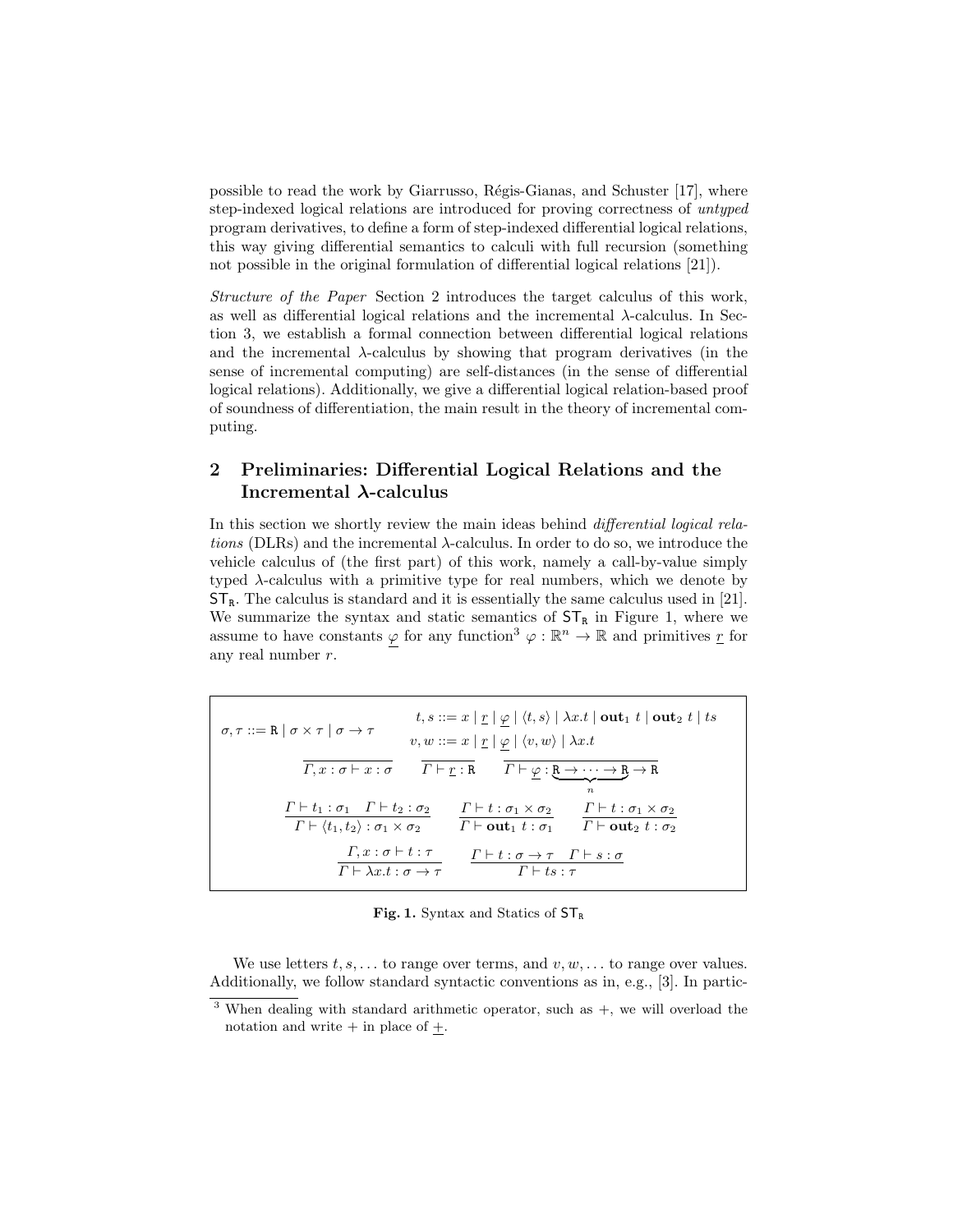ular, we work with terms modulo renaming of bound variables, and denote by  $t[v/x]$  the capture-avoiding substitution of v for x in t. Finally, we introduce the following notation and refer to terms in  $\Lambda^{\bullet}$  as *closed* terms or *programs*. Similarly, we refer to values in  $\mathcal{V}^{\bullet}$  as *closed* values, and we use notations such as  $\Lambda_{\sigma}$ and  $\mathcal{V}_{\sigma}^{\bullet}$  with their natural meanings.

The dynamics of  $\mathsf{ST}_\mathtt{R}$  is given by a standard call-by-value operational semantics, defined in Figure 2, where for a function  $\varphi : \mathbb{R}^n \to \mathbb{R}$  and a number  $r \in \mathbb{R}$ we write  $\varphi_r : \mathbb{R}^{n-1} \to \mathbb{R}$  for the mapping  $(r_1, \ldots, r_{n-1}) \mapsto \varphi(r, r_1, \ldots, r_{n-1}).$ Notice, in particular, that  $\underline{\varphi} r_1 \cdots r_n$  eventually reduces to  $\varphi(r_1, \ldots, r_n)$ .

Since  $ST_R$  is simply-typed, standard reducibility [20] suffices to show that  $ST_R$  is strongly normalizing. In particular, any program t evaluates to a (unique) closed value v—that we indicate as  $nf(t)$ —in a finite number of  $\rightarrow$ -steps (notation  $t \Downarrow v$ ). We write  $t \Downarrow_n v$ , for  $n \in \mathbb{N}$ , to state that t evaluates to v in n number to →-steps and →<sup>∗</sup> for the reflexive and transitive closure of →.

| $(\lambda x.t)v \rightarrow t[v/x]$                      | out <sub>i</sub> $\langle v_1, v_2 \rangle \rightarrow v_i$ | $t \to t'$                                             | $s \rightarrow s'$   |
|----------------------------------------------------------|-------------------------------------------------------------|--------------------------------------------------------|----------------------|
|                                                          | $\varphi \underline{r} \to \varphi_r$                       | $ts \rightarrow t's$                                   | $vs \rightarrow vs'$ |
| $t \rightarrow t'$                                       | $s \rightarrow s'$                                          | $t \rightarrow t'$                                     |                      |
| $\langle t, s \rangle \rightarrow \langle t', s \rangle$ | $\langle v, s \rangle \rightarrow \langle v, s' \rangle$    | out <sub>i</sub> $t \rightarrow$ out <sub>i</sub> $t'$ |                      |

Fig. 2. Dynamics of  $ST_R$ 

#### 2.1 Program Equivalence and Program Distance: an Overview

Despite its simplicity,  $ST_R$  allows us to justify the shift from *program equiva*lence—that is the family of notions concerning equality between programs—to program distance, in general, and to differential logical relations, in particular.

First, let us define a suitable notion of program equivalence for  $ST_R$  programs. Due to its simple nature,  $ST_R$  allows us to choose among a large family of notions of program equivalence, ranging from denotationally-based equivalences to operationally-based ones. Here we choose *extensional* or *applicative equivalence*<sup>4</sup>.

**Definition 1.** Define the type-indexed family of relations ( $\cong_{\sigma}^{\Lambda} \subseteq \Lambda_{\sigma}^{\bullet} \times \Lambda_{\sigma}^{\bullet}, \cong_{\sigma}^{\vee} \subseteq$  $\mathcal{V}_{\sigma}^{\bullet} \times \mathcal{V}_{\sigma}^{\bullet}$ )<sub> $\sigma$ </sub> as follows (where  $i \in \{1,2\}$ ):

$$
t \cong_{\sigma}^{A} t' \iff \text{nf}(t) \cong_{\sigma}^{V} \text{nf}(t')
$$

$$
\langle v_1, v_2 \rangle \cong_{\sigma_1 \times \sigma_2}^{V} \langle w_1, w_2 \rangle \iff \forall i. \ v_i \cong_{\sigma_i}^{V} w_i
$$

$$
\underline{r} \cong_{\text{R}}^{V} \underline{r}' \iff r = r'
$$

$$
v \cong_{\sigma \to \tau}^{V} v' \iff \forall w \in \mathcal{V}_{\sigma}^{\bullet}. \ vw \cong_{\tau}^{A} v'w
$$

 $4$  This is nothing but a simplification of Abramsky's applicative bisimilarity [2] relying on strong normalization of  $ST_R$  and its simple type system.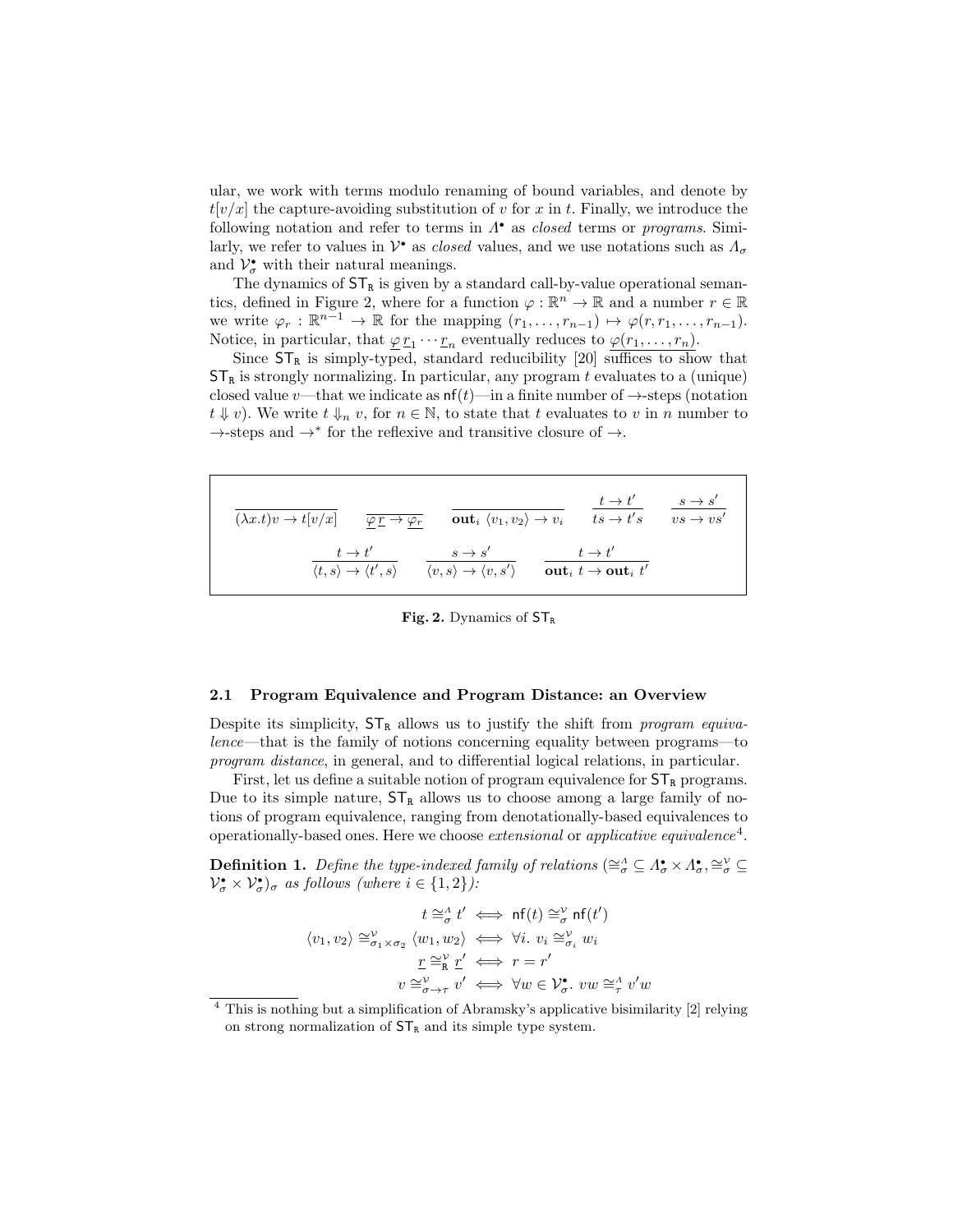It is well-known that extensional equivalence is a congruence relation, this way enabling *compositional* reasoning about program behaviors:  $s \cong_{\sigma} s'$  entails  $t[s/x] \cong_{\tau} t[s'/x]$  for any term  $x : \sigma \vdash t : \tau$ . Unfortunately, one soon realizes that due to the presence of (constants for) real-numbers, program equivalence is a too coarse notion for reasoning about  $ST_R$  programs. For it is desirable to regard two programs of type R whose outputs are  $\varepsilon$  apart to be themselves  $\varepsilon$ apart, rather than just state that the two are not equivalent.<sup>5</sup>

The natural way to overcome this problem is to refine  $\cong_{\sigma}$  into a map  $\delta_{\sigma}$ :  $\Lambda_{\sigma}^{\bullet} \times \Lambda_{\sigma}^{\bullet} \to \mathbb{R}$  following Lawvere's correspondence between ordered sets and (generalized) metric spaces [22]. Accordingly, we obtain the following maps:

$$
\delta_{\mathbf{R}}^{\mathcal{V}}(\underline{r},\underline{r}') \triangleq r' - r \qquad \qquad \delta_{\sigma_1 \times \sigma_2}^{\mathcal{V}}(\langle v_1, v_2 \rangle, \langle w_1, w_2 \rangle) \triangleq \max_{i \in \{1,2\}} \delta_{\sigma_i}^{\mathcal{V}}(v_i, w_i)
$$
\n
$$
\delta_{\sigma}^{\Lambda}(t,t') \triangleq \delta_{\sigma}^{\mathcal{V}}(\mathbf{nf}(t),\mathbf{nf}(t')) \qquad \qquad \delta_{\sigma \to \tau}^{\mathcal{V}}(v,v') \triangleq \sup_{w \in \mathcal{V}_{\sigma}^{\bullet}} \delta_{\tau}^{\Lambda}(vw,v'w)
$$

which can be easily proved to be generalized metrics<sup>6</sup> [22]. Of course, in order for  $\delta$  to serve its purpose, we also need it to support the (quantitative refinement of the) compositionality principle ensured by  $\cong$ . As compositionality of  $\cong$  took the form of a congruence property, it is easy to realize to that compositionality of  $\delta$ takes the form of *non-expansiveness*: for all terms  $s, s' \in \Lambda^{\bullet}_{\sigma}$  and  $x : \sigma \vdash t : \tau$ we must have  $\delta_{\sigma}(s, s') \geq \delta_{\tau}(t[s/x], t[s'/x])$ . That is, contexts cannot amplify distances.

Unfortunately, we immediately see that  $\delta$  fails to be non-expansive, and thus compositional. Even worse, any reasonable non-expansive metric-like map is bound to trivialize, meaning that it collapses to a congruence relation. Roughly, given two terms s, s' which are  $\varepsilon \neq 0$  apart, for any positive real number c it is always possible to find an open term  $x : \sigma \vdash t : \tau$  such that  $t[s]$  and  $t[s']$  are c apart. For it is sufficient to take a term  $t$  using its input  $x$  enough times: once the terms  $t[s]$  and  $t[s']$  are evaluated, any time t uses x the distance between s and  $s'$  is detected and added to the one previously measured. Remarkably, this holds even if any  $\varphi$  is non-expansive (i.e. 1-Lipschitz).

#### 2.2 Differential Logical Relations

The failure of non-expansiveness of quantitative refinements of notions of program equivalence has led researchers to propose several notions of program distance [9, 27, 14] in recent years, all aimed to restore compositionality. All the

 $^5$  A similar argument can be formulated for any language/calculus exhibiting, either in its syntax or in its semantics, some quantitative behavior. Typical examples of such behaviors are given by types for quantitative objects, such as numeric types, but also by probabilistic primitives, the latter making relevant semantic notions, such as termination, quantitative  $[8, 10-12, 15, 27, 5]$ .

<sup>&</sup>lt;sup>6</sup> Additionally, by replacing  $r' - r$  and  $\sup_{r_1,\dots,r_n} \psi(r_1,\dots,r_n) - \varphi(r_1,\dots,r_n)$  with  $|r'-r|$  and  $\sup_{r_1,\dots,r_n} |\psi(r_1,\dots,r_n)-\varphi(r_1,\dots,r_n)|$ , respectively,  $\delta_{\sigma}$  becomes a pseudometric [31].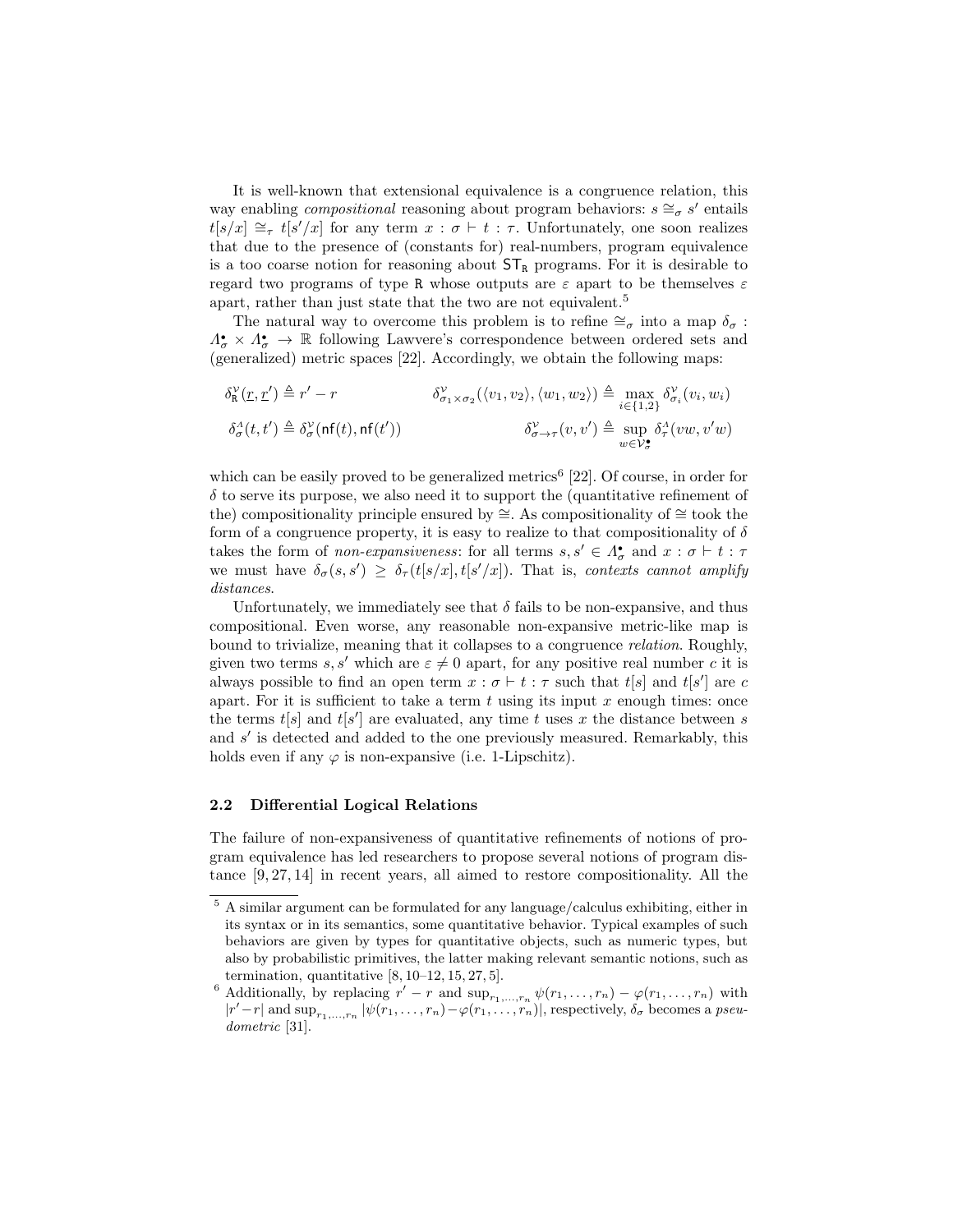notions proposed share a common feature: they all impose calculi *linearity* constraints, this way providing static information on the number of times a program can use its input (and thus on how much the program can amplifies distances). The notions of program distance thus obtained are indeed compositional, but still have two major drawbacks. First, they are tailored for linear calculi and are not very informative when applied to non-linear calculi (relying, e.g., on standard translations [18]). Second, and most important, they do not account for the role of the environment in determining distances.

Let us expand on this last point by means of an example. Consider the (linear) programs  $t \triangleq \lambda x.x$  and  $s \triangleq \lambda x.\sin x$  for the identity and sine function, respectively. It is easy to see that measuring the distance between  $t$  and  $s$  as we did when defining  $\delta$ , we are forced to conclude such a distance to be  $\infty$ . In fact, for  $r \to \infty$  we have  $|r - \sin(r)| \to \infty$ . This is rather unsatisfactory, as such distance does not take into account which input the environment will actually pass to t and s. For instance, if the environment feeds t and s with an input  $v$ close to zero, then the distance between  $tv$  and  $sv$  should be close to 0 too, and thus we would like to conclude that in all such cases the distance between  $t$  and s is itself close to zero.

Summing up, ordinary notions of program distance are not sensitive to the context in which programs are used. This ultimately relies on the fact that measuring the distance between two programs (regarded as functions) as just *one* single number there is no way to give information on how such programs interact with the environments in which they are used. Differential logical relations have been introduced in [21] as a way to define a context-sensitive notion of program distance on non-linear calculi. The main novelty of differential logical relations (which was previously theorized by Westbrook and Chaudhuri [32] in the setting of approximate program transformations [23]) is to consider richer notions of distance (also called differences) between programs, whereby the difference between two programs is, in general, not a number, but a function describing how differences between inputs turn into differences between outputs.

Differential logical relations take the form of (type-indexed) ternary relations  $D_{\sigma}$  relating pairs of programs together with differences between them. When dealing with programs of type  $\sigma \to \tau$ , differences take the form of functions mapping input programs of type  $\sigma$  and differences for such programs to differences for programs of type  $\tau$ . This is why here we consider a computationallyoriented notion of difference whereby differences between programs are defined as programs themselves (cf. [32]) rather than as semantical objects.

We formalize these ideas by assigning to each type  $\sigma$  a type  $\Delta \sigma$  whose inhabitants are terms acting as differences between terms of type  $\sigma$ .

**Definition 2.** For any type  $\sigma$ , we define the type  $\Delta \sigma$  of  $\sigma$ -differences as follows:

 $\Delta$ R  $\triangleq$  R;  $\Delta(\sigma \times \tau) \triangleq \Delta\sigma \times \Delta\tau;$   $\Delta(\sigma \to \tau) \triangleq \sigma \to \Delta\sigma \to \Delta\tau.$ 

Notice, in particular, that a difference between two programs of type  $\sigma \to \tau$ is a program taking an input of type  $\sigma$  and a  $\sigma$ -difference, and returning a  $\tau$ -difference.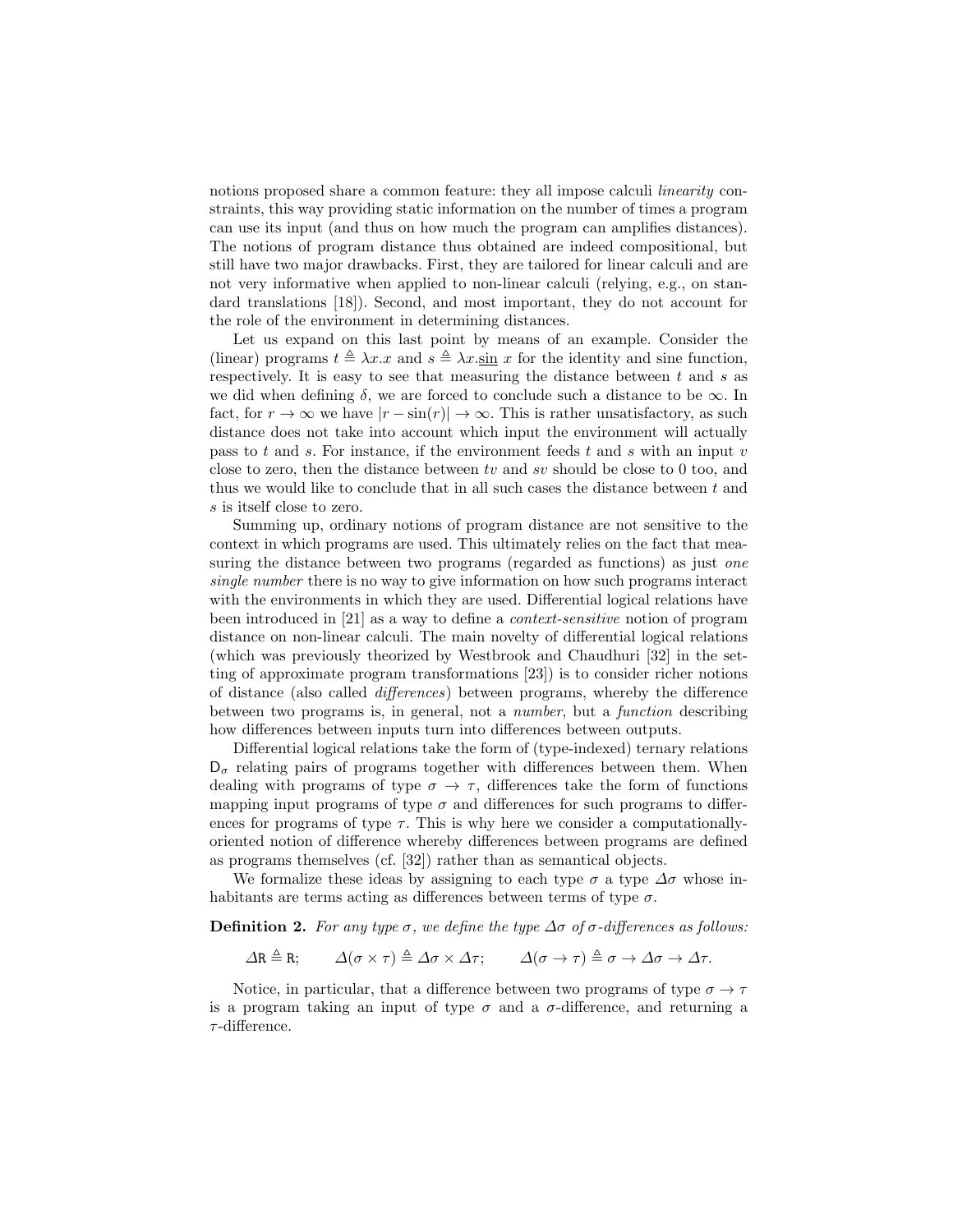Obviously, given two programs t, t' of type  $\sigma$ , not all programs of type  $\Delta \sigma$ can act as (meaningful) differences between  $t$  and  $t'$ . Differential logical relations (DLRs for short) are ternary relations specifically designed to isolate meaningful differences between programs. More precisely, a DLR is a type-indexed family of ternary relations  $D \triangleq (D_{\sigma}^{\Lambda}, D_{\sigma}^{\nu})_{\sigma}$ , where  $D_{\sigma}^{\Lambda} \subseteq \Lambda_{\Delta \sigma}^{\bullet} \times \Lambda_{\sigma}^{\bullet} \times \Lambda_{\sigma}^{\bullet}$  and  $D_{\sigma}^{\nu} \subseteq$  $\mathcal{V}_{\Delta\sigma}^{\bullet} \times \mathcal{V}_{\sigma}^{\bullet} \times \mathcal{V}_{\sigma}^{\bullet}$ , such that  $\mathsf{D}_{\sigma}^{\Lambda}(dt, t, t')$  holds if and only if dt is a difference<sup>7</sup> between  $t$  and  $t'$  (and similarly for values).

Definition 3 (Asymmetric DLRs). A differential logical relation is a typeindexed family of ternary relations  $(D_{\sigma}^{\Lambda} \subseteq \Lambda_{\Delta \sigma}^{\bullet} \times \Lambda_{\sigma}^{\bullet} \times \Lambda_{\sigma}^{\bullet}, D_{\sigma}^{\vee} \subseteq \mathcal{V}_{\Delta \sigma}^{\bullet} \times \mathcal{V}_{\sigma}^{\bullet} \times \mathcal{V}_{\sigma}^{\bullet})_{\sigma}$ such that:

$$
D_K^{\mathcal{V}}(\underline{dr}, \underline{r}, \underline{r}') \iff r' - r = dr
$$
  
\n
$$
D_{\sigma_1 \times \sigma_2}^{\mathcal{V}}(dv, v, v') \iff \forall i \in \{1, 2\}.
$$
 
$$
D_{\sigma_i}^{\mathcal{V}}(\textbf{out}_i \ dv, \textbf{out}_i \ v, \textbf{out}_i \ v')
$$
  
\n
$$
D_{\sigma \to \tau}^{\mathcal{V}}(dv, v, v') \iff \forall dw, w, w'. D_{\sigma}^{\mathcal{V}}(dw, w, w') \implies D_{\tau}^{\mathcal{A}}(dv \ w \ dw, vw, v'w')
$$
  
\n
$$
D_{\sigma}^{\mathcal{A}}(dt, t, t') \iff D_{\sigma}^{\mathcal{V}}(dv, v, v') \ where \ dt \Downarrow dv, t \Downarrow v, t' \Downarrow v'.
$$

Remark 1. Contrary to the original formulation of DLRs [21], here we work with asymmetric DLRs: if dt is a difference between  $t$  and  $t'$ , then  $dt$  may not be a difference between  $t'$  and  $t$ . For instance,  $\frac{3}{5}$  is a difference between  $\frac{2}{5}$  and  $\frac{5}{5}$ , as by adding 3 to 2 we reach 5. Yet, according to such a reading, it is not true that  $\overline{3}$  is a difference between  $\overline{5}$  and  $\overline{2}$  (the desired difference being, in fact,  $-3$ ).

*Example 1 ([21]).* Let  $t \triangleq \lambda x \cdot \sin x$  and  $t' \triangleq \lambda x \cdot x$ . Then  $dt \triangleq \lambda x \cdot \lambda dx \cdot x + dx$  $\sin x$  is a difference between t and t'. For, proving  $D_{\mathbf{R}\to\mathbf{R}}^{\mathcal{V}}(dt, t, t')$  requires to prove that for all  $\underline{dr}, \underline{r}, \underline{r}'$  such that  $D_k^{\gamma}(\underline{dr}, \underline{r}, \underline{r}')$  (meaning that  $r + dr = r'$ ), we have  $D_{\mathbf{R}}^{\mathcal{V}}(\underline{r} + d\underline{r} - \sin \underline{r}, \sin \underline{r}, \underline{r}')$ , i.e.  $r + d\underline{r} - \sin \underline{r} + \sin \underline{r} = r'$ , which is indeed the case. Observe how dt  $\underline{x} \in$  evaluates to a real number which is indeed small when the two arguments are themselves close to 0.

As already remarked, DLRs have been introduced with the goal of developing a compositional theory of program distance. This goal is achieved by the so-called Fundamental Lemma [21].

Lemma 1 (Fundamental Lemma, Version 1). For any program  $t \in \Lambda^{\bullet}_{\sigma}$ there exists a self-difference dt for it. That is,  $D_{\sigma}(dt, t, t)$ .

Lemma 1 enables compositional reasoning on program differences. Informally, by regarding a context  $x : \sigma \vdash t : \tau$  as a term  $\lambda x.t$  we are guaranteed a selfdifference dt for t to exist, so that given two programs s, s' of type  $\sigma$  with difference ds between them, one can compute the difference between  $t[s/x]$  and  $t[s'/x]$  starting from s, ds, and dt alone.

<sup>&</sup>lt;sup>7</sup> Following conventions in, e.g., [7], we use the notation  $dt, ds, \ldots$  for term differences i.e. terms of type  $\Delta \sigma$ .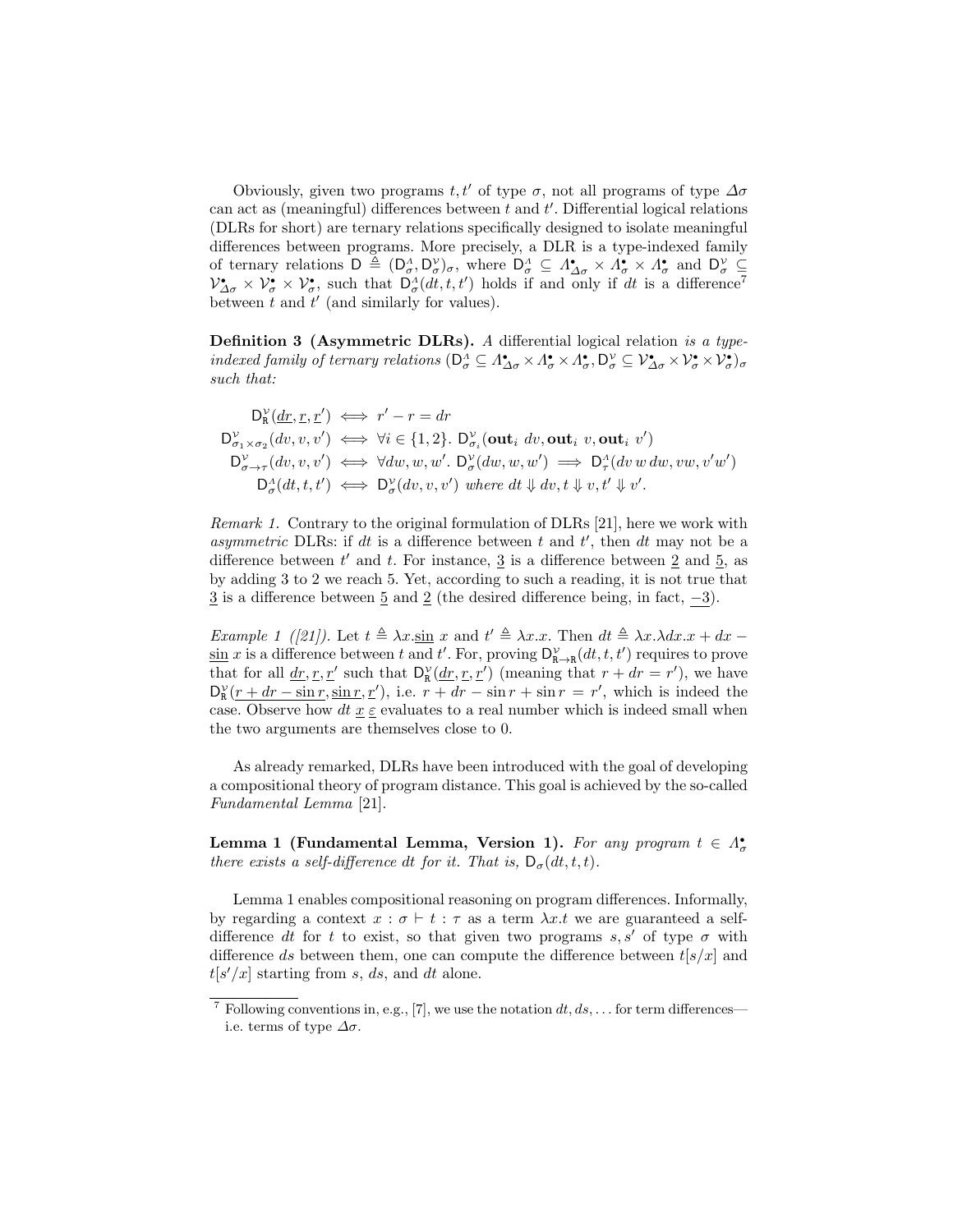#### 2.3 The Incremental  $\lambda$ -calculus and Program Derivatives

Albeit enabling compositional reasoning on program differences, Lemma 1 has the major drawback of guaranteeing the existence of self-distances without giving any explicit information on how to construct them. As we will see in the next section, the self-distances of Lemma 1 are precisely the program derivatives used in the *incremental*  $\lambda$ -calculus.

The incremental  $\lambda$ -calculus is a formalism introduced by Cai et al. [7] as a foundational calculus for incremental computation [26, 25]. Roughly, suppose we are given a program  $f$  regarded as a function, and an input  $a$  (think, for instance, of a as a database). Let us now suppose to compute  $f(a)$  and then to modify the input a by a change da, this way obtaining a new input  $a \oplus da$  (for instance, we may add a new entry to the database  $a$ ). Incremental computing seeks for ways to obtain the result of  $f(a \oplus da)$  without computing f on the new input  $a \oplus da$  from scratch. In fact, sometimes it is indeed possible to obtain such a result in terms of  $f(a)$  and  $f'(a, da)$ , for a suitable function<sup>8</sup> f'. For instance, let  $f(x) \triangleq x^2$  and suppose we have computed  $f(a)$ , for some a. Let us now change a to  $a+da$ . When asked to compute  $f(a + da)$  we can take advantage of having already computed  $f(a) = a^2$  by observing that  $f(a + da) = a^2 + 2ada + da^2 = f(a) + f'(a, da)$ , where  $f'(x, dx) \triangleq 2xdx + dx^2$ .

In order to provide a formal foundation for higher-order incremental computation, Cai et al. [7] studied incrementalization of a simply-typed  $\lambda$ -calculus similar to the one introduced in the previous section. More precisely, for any type  $\sigma$  a type of  $\sigma$ -changes coinciding with  $\Delta \sigma$  is introduced, as well as an operator  $\oplus$  (called *change update*) building an expression  $t \oplus dt \in \Lambda_{\sigma}$  from an expression  $t \in \Lambda_{\sigma}$  and a change  $dt \in \Lambda_{\Delta\sigma}$ . In order to account for incrementalization, they also introduced the so-called *derivative*<sup>9</sup>  $Dt \in A_{\Delta\sigma}$  of an expression  $t \in \Lambda_{\sigma}$ , and showed that for all terms  $t \in \Lambda_{\sigma \to \tau}^{\bullet}$ ,  $s \in \Lambda_{\sigma}^{\bullet}$ , and  $\sigma$ -change ds, one has:  $t(s \oplus ds) \equiv (ts) \oplus (Dt \, s \, ds)$ , where  $\equiv$  stands for denotational equality. All the aforementioned results are proved by means of denotational semantics, although some operationally-based proofs employing techniques resembling DLRs are given in Giarrusso's PhD thesis [16].

In the next section, we will show how we can easily prove such results using DLRs, and, dually, how by identifying differences with changes we can improve on the current theory of program differences. In order to do so, however, we first need to formally introduce the update operator ⊕ and the notion of a program derivative. We begin recalling a couple of basic definitions from finite difference calculus.

<sup>&</sup>lt;sup>8</sup> Obviously, to be practically useful, the map  $f'$  should be such that computing  $f'(a, da)$  is cheaper than computing  $f(a \oplus da)$ .

 $9 \text{ The terminology is misleading.}$  For instance, we should not think of the derivative  $D\varphi$  of a term  $\varphi : \mathbb{R} \to \mathbb{R}$  as the syntactic counterpart of the derivative of  $\varphi : \mathbb{R} \to \mathbb{R}$ . Rather,  $D\varphi$  represents the *finite difference* [28] of  $\varphi$ , i.e. the map  $\Delta\varphi : \mathbb{R} \times \mathbb{R} \to \mathbb{R}$ defined by  $\Delta \varphi(x, dx) \triangleq \varphi(x + dx) - \varphi(x)$ .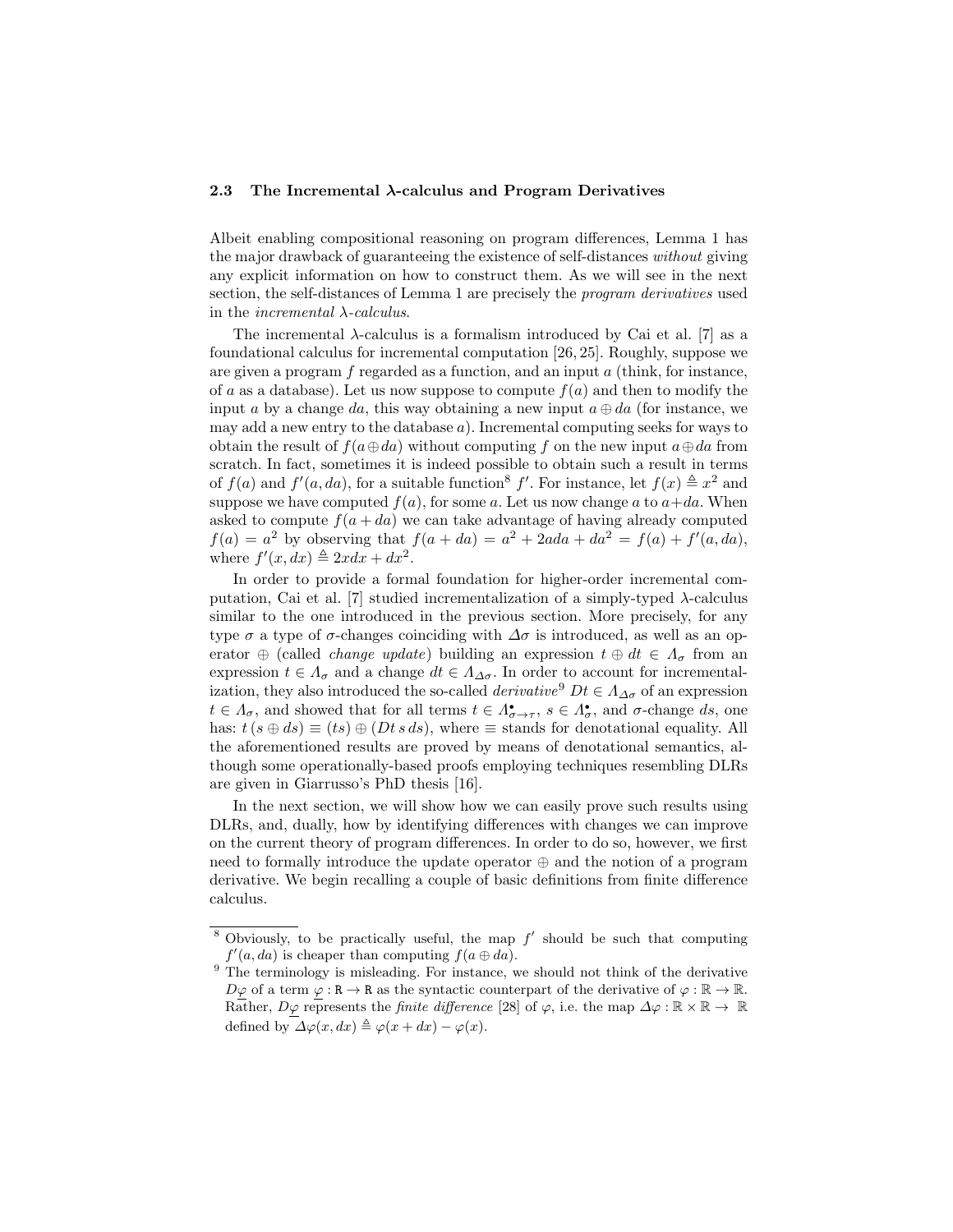**Definition 4.** Given functions  $\varphi : \mathbb{R}^n \to \mathbb{R}$  and  $d\varphi : (\mathbb{R} \times \mathbb{R})^n \to \mathbb{R}$ , define the  $maps \varphi \oplus d\varphi : \mathbb{R}^n \to \mathbb{R} \text{ and } \Delta \varphi : (\mathbb{R} \times \mathbb{R})^n \to \mathbb{R} \text{ by:}$ 

$$
(\varphi \oplus d\varphi)(x_1, \ldots, x_n) \triangleq \varphi(x_1, \ldots, x_n) + d\varphi((x_1, 0), \ldots, (x_n, 0));
$$
  

$$
\Delta \varphi((x_1, dx_1), \ldots, (x_n, dx_n)) \triangleq \varphi(x_1 + dx_1, \ldots, x_n + dx_n) - \varphi(x_1, \ldots, x_n).
$$

The map  $\Delta\varphi$  is known as the *finite difference* of  $\varphi$ . Notice that  $\varphi \oplus \Delta\varphi = \varphi$ .

**Definition 5.** Define the partial operator  $\oplus : \Lambda \to \Lambda$  as follows:

$$
x \oplus dx \triangleq x;
$$
\n
$$
(out_i \ t) \oplus (out_i \ dt) \triangleq out_i \ (t \oplus dt);
$$
\n
$$
r \oplus dr \triangleq r + dr;
$$
\n
$$
\varphi \oplus \underline{d\varphi} \triangleq \varphi \oplus d\varphi;
$$
\n
$$
\langle \lambda x. t \rangle \oplus (\lambda x. \lambda dx. dt) \triangleq \lambda x.(t \oplus dt);
$$
\n
$$
\varphi \oplus \underline{d\varphi} \triangleq \varphi \oplus d\varphi;
$$
\n
$$
(ts) \oplus (dt s ds) \triangleq (t \oplus dt) (s \oplus ds).
$$
\n
$$
\langle t, s \rangle \oplus \langle dt, ds \rangle \triangleq \langle t \oplus dt, s \oplus ds \rangle;
$$

The definition of  $t \oplus dt$  may appear weird at first, but it will become clear once the notion of a derivative is introduced. Intuitively, given a term  $t$  and a change dt, we can see  $t \oplus dt$  as the term obtained by changing t according to dt. Clearly, this is possible only if dt has the 'right' structure (for instance, it would be meaningless to do something like changing a function according to a number). We immediately notice that if v is a value and  $v \oplus dv$  is defined, then dv and  $v \oplus dv$  are values too. Moreover, the following typing rule is admissible, whenever  $t \oplus dt$  is defined:

$$
\frac{\varGamma\vdash t:\sigma\quad d\varGamma,\varGamma\vdash dt:\varDelta\sigma}{\varGamma\vdash t\oplus dt:\sigma}
$$

where for  $\Gamma = x_1 : \sigma_1, \ldots, x_n : \sigma_n$ , we have  $d\Gamma \triangleq dx_1 : \Delta \sigma_1, \ldots, dx_n : \Delta \sigma_n$ . Next, we define the notion of a derivative of a term.

Definition 6. The derivative Dt of a term t is thus defined:

$$
Dx \triangleq dx; \qquad D\underline{r} \triangleq \underline{0}; \qquad D(ts) \triangleq Dt \, s \, Ds.
$$

$$
D\underline{\varphi} \triangleq \underline{\Delta}\varphi; \qquad D\langle t, s \rangle \triangleq \langle Dt, Ds \rangle;
$$

$$
D(\text{out}_i \ t) = \text{out}_i \ Dt; \qquad D(\lambda x. t) \triangleq \lambda x. \lambda dx. Dt;
$$

Observe that we can indeed think of  $Dt$  as the generalization of finite differences to arbitrary programs. Moreover, we easily see that if  $\Gamma \vdash t : \sigma$ , then  $\Gamma, d\Gamma \vdash Dt : \Delta \sigma$  and that  $t \oplus Dt$  is defined and equal to t itself.

#### 3 Bridging the Gap

In this section we relate DLRs with the incremental λ-calculus we introduced in the previous section. We do so acting on two orthogonal axes. On the one hand, we show that derivatives are precisely the self-distances of Lemma 1. That is, for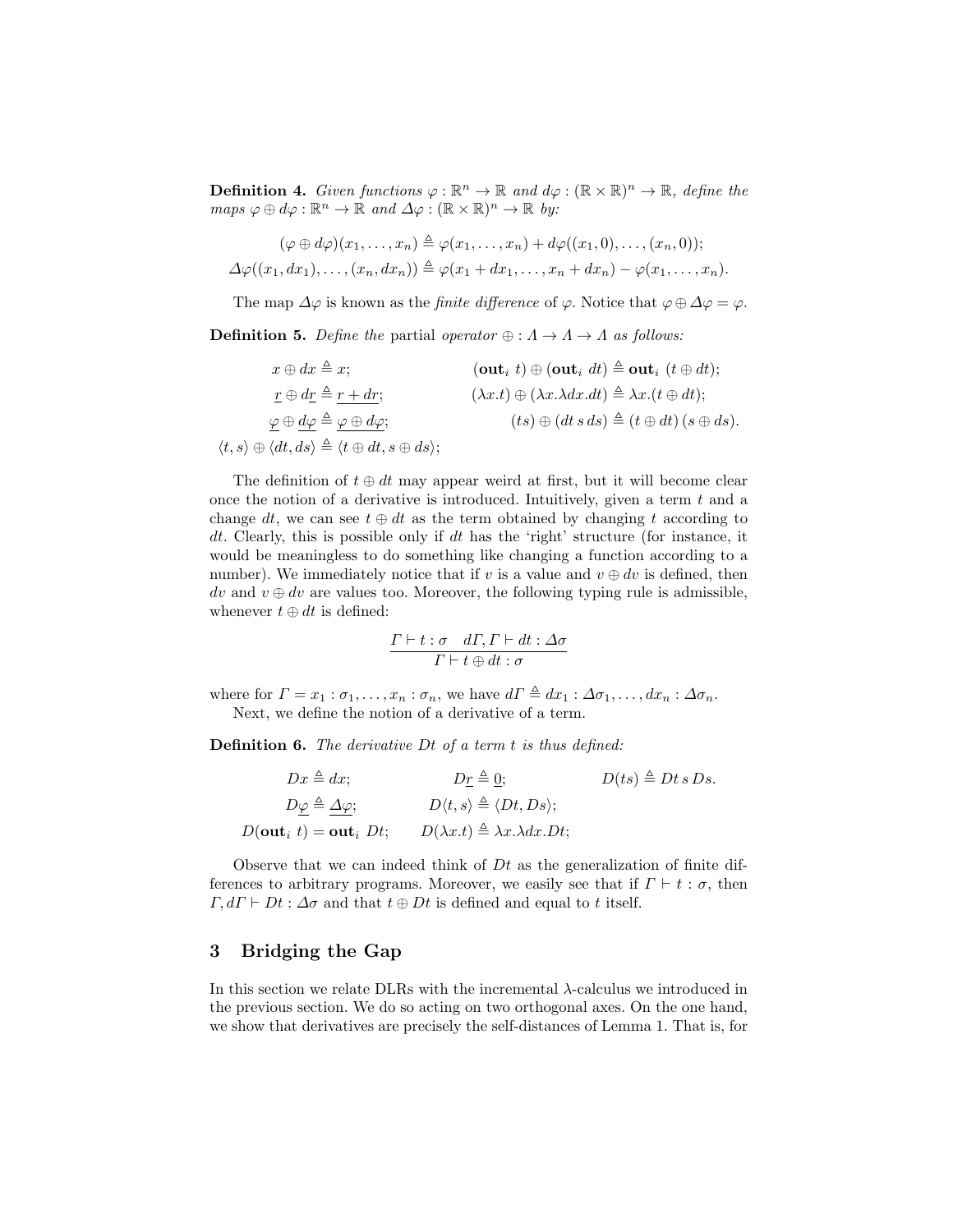any program  $t$ ,  $Dt$  is a self-distance for  $t$ . This result allows us to strength the fundamental lemma of DLRs (Lemma 1), as now self-differences can be effectively computed. On the other hand, we prove by means of DLRs a major result on the incremental  $\lambda$ -calculus, namely soundness of differentiation [7]. To the best of the authors' knowledge, all proofs of such a result rely on either denotational semantics or logical relations tailored for such purpose (see Remark 2).

Let us begin proving that derivatives are actually self-differences. In order to achieve such a result, we have to first extend the notion of a DLR to open terms [21]. Given an environment  $\Gamma$ , we denote by  $S(\Gamma)$  the collection of  $\Gamma$ substitutions, i.e. the collection of maps  $\rho$  mapping variables  $(x : \sigma) \in \Gamma$  to closed values  $\rho(x) \in V^{\bullet}_{\sigma}$ . In particular, we use the notation  $d\rho$  to denote substitutions in  $S(d\Gamma)$ .

Definition 7. We extend the notion of a DLR to substitutions over an environment  $\Gamma$  as follows:  $D_{\Gamma}(d\rho, \rho, \rho') \iff \forall (x : \sigma) \in \Gamma$ .  $D_{\sigma}^{\nu}(d\rho(dx), \rho(x), \rho'(x)),$ where  $\rho, \rho' \in \mathsf{S}(\Gamma)$  and  $d\rho \in \mathsf{S}(d\Gamma)$ .

As it is customary, we write  $t[\rho]$  for the application of the substitution  $\rho$  to the term t, and  $\rho[x \mapsto v]$  for the substitution mapping x to v and behaving as  $\rho$ otherwise. Before proving our refinement of Lemma 1, let us observe that DLRs are closed under reduction, in the following sense.

Lemma 2. The following holds for all closed terms:

$$
\mathsf{D}^{\Lambda}_{\sigma}(dt, t, t') \wedge t \to^{*} s \wedge t' \to^{*} s' \implies \mathsf{D}^{\Lambda}_{\sigma}(dt, s, s');
$$
  

$$
\mathsf{D}^{\Lambda}_{\sigma}(dt, s, s') \wedge s \to^{*} t \wedge s' \to^{*} t' \implies \mathsf{D}^{\Lambda}_{\sigma}(dt, t, t').
$$

We are now ready to prove our new version of the Fundamental Lemma.

Lemma 3 (Fundamental Lemma, Version 2). For any program  $t \in \Lambda^{\bullet}_{\sigma}$  we have  $D_{\sigma}(Dt, t, t)$ .

Proof (sketch). The thesis follows from the stronger statement: for any term  $\Gamma \vdash t : \sigma$  and value  $\Gamma \vdash v : \sigma$  we have:

$$
\forall d\rho, \rho, \rho'.\ \mathsf{D}_\varGamma(d\rho,\rho,\rho') \implies \mathsf{D}^\mathcal{V}_\sigma(Dv[\rho,d\rho],v[\rho],v[\rho'])\wedge \mathsf{D}^\varLambda_\sigma(Dt[\rho,d\rho],t[\rho],t[\rho']).
$$

The proof of the latter is a routine induction on t and v.  $\square$ 

Notice how Lemma 3 improves the compositionality principle of DLRs. Given a term  $x : \sigma \vdash t : \tau$  and two values  $\vdash v, v' : \sigma$  such that  $\mathsf{D}^{\mathcal{V}}_{\sigma}(dv, v, v')$  the impact of replacing v with v' in t can be computed as  $Dt[v/x, dv/dx]$ . Next, we show how the incremental  $\lambda$ -calculus can benefit from DLRs by showing how the latter support an easy proof of *soundness of differentiation*.

Theorem 1 (Soundness of Differentiation [7, 17]). For all  $t \in \Lambda_{\sigma \to \tau}^{\bullet}$  and values v, v', dv such that  $D^{\mathcal{V}}_{\sigma}(dv, v, v')$ , we have:  $tv' \cong (tv) \oplus (Dt \, v \, dv)$ .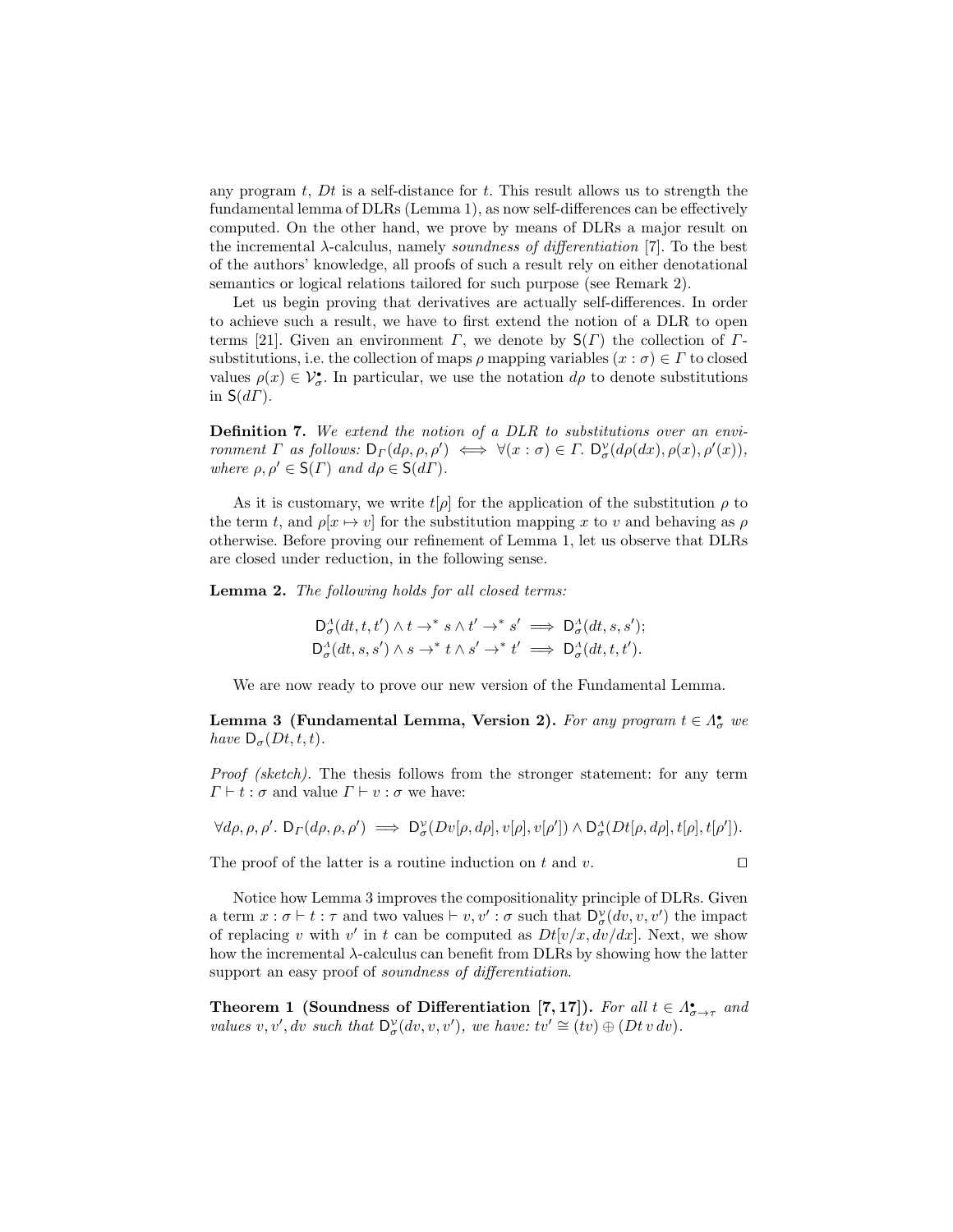Our proof of Theorem 1 is based on the following result which states that changes indeed behave as such. Recall that ∼= extends to open terms by stipulating that for  $\Gamma \vdash t, t' : \sigma$  we have  $t \cong_{\sigma}^{\Lambda} t'$  iff  $t[\rho] \cong_{\sigma}^{\Lambda} t'[\rho]$ , for any substitution  $\rho \in \mathsf{S}(\Gamma)$  (and similarly for values).

**Proposition 1.** The following holds for all (possibly open) terms  $t, t', dt$  and values  $v, v', dv$  such that  $t \oplus dt$  and  $v \oplus dv$  is defined.

$$
\mathsf{D}^{\Lambda}_{\sigma}(dt, t, t') \implies t' \cong t \oplus dt; \qquad \mathsf{D}^{\mathcal{V}}_{\sigma}(dv, v, v') \implies v' \cong v \oplus dv.
$$

*Proof (sketch)*. The proof is by induction on  $\sigma$ , the relevant case being the one of values. We show how to handle the case for arrow types. Assume  $\Gamma \vdash t, t' : \sigma \to \tau$ . We have to show that for any  $\rho \in \mathsf{S}(r)$ ,  $t'[\rho] \cong (t \oplus dt)[\rho]$ . First, observe that we have the following general result (by induction on t), where  $(D\rho)(dx) \triangleq$  $D\rho(x)$ :  $(t \oplus dt)[\rho] = t[\rho] \oplus dt[\rho, D\rho]$ . By Lemma 3, we have  $D_{\Gamma}(D\rho, \rho, \rho)$ , hence  $D^{\mathcal{V}}_{\sigma\to\tau}(dt[\rho,D\rho],t[\rho],t'[\rho])$ . In particular, we must have  $t[\rho]=\lambda x.s, t'[\rho]=\lambda x.s',$ and  $dt[\rho, D\rho] = \lambda x. \lambda dx. ds$ , for some s, s', and ds. Since  $(\lambda x. s) \oplus (\lambda x. \lambda dx. ds)$  $\lambda x. (s \oplus ds)$  (notice that this term is indeed defined, as it is obtained from  $t \oplus dt$ , which is defined by hypothesis, replacing variables  $y, dy$  with closed values  $v$ , Dv), in order to prove the thesis we have to show  $s'[v/x] \cong (s \oplus ds)[v/x]$  for any closed value v of type  $\sigma$ . Since  $(s \oplus ds)[v/x] = s[v/x] \oplus ds[v/x, Dv/dx]$  we obtain the thesis from  $D^{\nu}_{\sigma\to\tau}(dt[\rho,D\rho],t[\rho],t'[\rho])$  and  $D^{\nu}_{\sigma}(Dv,v,v)$ , the latter being a consequence of Lemma 3.  $\Box$ 

We can finally prove soundness of differentiation.

*Proof (Theorem 1).* Assume  $D^{\gamma}_{\sigma}(dv, v, v')$ . By Lemma 3 we have  $D_{\sigma \to \tau}(Dt, t, t)$ , and thus  $D_{\tau}(Dt\,s\,ds,ts,ts'),$  by Lemma 2. We conclude that  $tv' \cong (tv) \oplus (Dt\,v\,dv)$ from Proposition 1.  $\Box$ 

Remark 2. To the best of the authors' knowledge, all proofs of Theorem 1 in the literature are based on either denotational semantics or on logical relations resembling DLRs, but specifically extended with a clause requiring  $t \oplus dt = t'$ for all related terms  $dt, t, t'$ , at any type [17, 16]. Notice the use of syntactic equality: the reason behind such a choice is that the logical relation obtained is meant to relate only programs with their derivative (in which case we indeed have  $t \oplus Dt = t$ , rather than as a tool to reason about program differences.

#### 4 Related Work

Differential logical relations have been introduced by the authors and Yoshimizu [21], building over intuitions by Westbrook and Chaudhuri [32] and are currently under investigation. Differently from the ones considered in this work, the first formulation of differential logical relations [21] is symmetric and considers semantical difference spaces, so that differences between programs are semantical objects (such as numbers and functions), rather than programs themselves. Whereas we have found that working with asymmetric DLRs makes proofs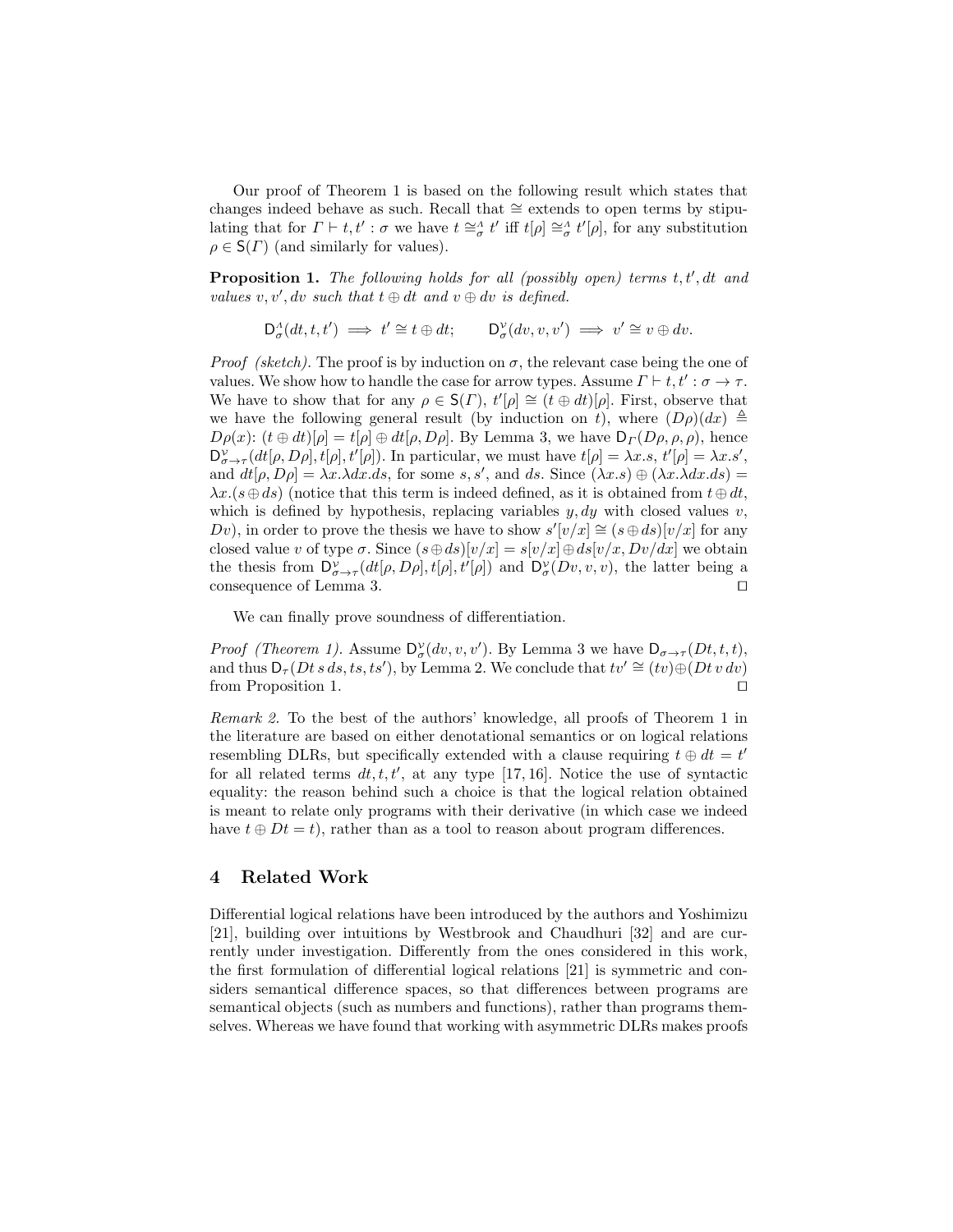clearer (besides, asymmetry is in line with Lawvere's analysis of the notion of a distance [22]), working with syntactic difference spaces does not really affect our results. In fact, we could consider semantic-based difference spaces and show that the denotation of a derivative of a program is a self-difference for the program.

The incremental  $\lambda$ -calculus has been introduced by Cai et al. [7] as a simplytyped calculus, and by Giarrusso et al. [17] as an untyped calculus. The former work introduces the notions of a program derivative and change update, and gives a denotational proof of soundness of differentiation. Operationally-based proofs of the same result are given in Giarrusso PhD's thesis [17, 16] by means of logical relations (see Remark 2). Remarkably, both Giarrusso's thesis [16] and the work by Giarrusso et al. [17] use ternary logical relations nearly identical to differential logical relations to relate programs with changes between them. Moreover, the logical relations introduced in the aforementioned papers have been mechanized in CoQ. The authors believe it is important to stress how essentially the same technique has independently emerged in different fields (and with different purposes) to prove two different kinds of differential properties of programs.

#### 5 Conclusion

In this work we have established a formal connection between differential logical relations and the incremental  $\lambda$ -calculus of Cai et al. [7], whereby the selfdifferences of the former are identified with the program derivatives of the latter. Albeit the results proved here are not technically involved, by establishing a formal connection between two different fields they improve the current understanding of differential properties of programs, such an understanding being still in its infancy. The fact that essentially the same technique has been independently developed in different fields, one looking at software optimization and the other studying semantical notions of distance between programs, witnesses that, at least in the authors' opinion, the technique deserves to be further investigated.

In addition to its conceptual relevance, the connection established in the present work also allows us to obtain technical improvements both on the theory of incremental λ-calculus and on the one of differential logical relations. Concerning the former, we have showed how differential logical relations constitute a lightweight operational technique for incremental computing, and we have witnessed that by giving a new, relatively easy proof of soundness of differentiation. Concerning the latter, we have strengthened the fundamental lemma of DLRs [21] by showing how program derivatives constitute self-differences, this way reaching an higher level of compositionality. A further consequence of such a connection is the extension of DLRs to calculi with full recursion by means of the step-indexed logical relations of Giarrusso, Régis-Gianas, and Schuster [17].

Acknowledgment The authors are supported by the ERC Consolidator Grant DLV-818616 DIAPASoN as well as by the ANR project 16CE250011 REPAS.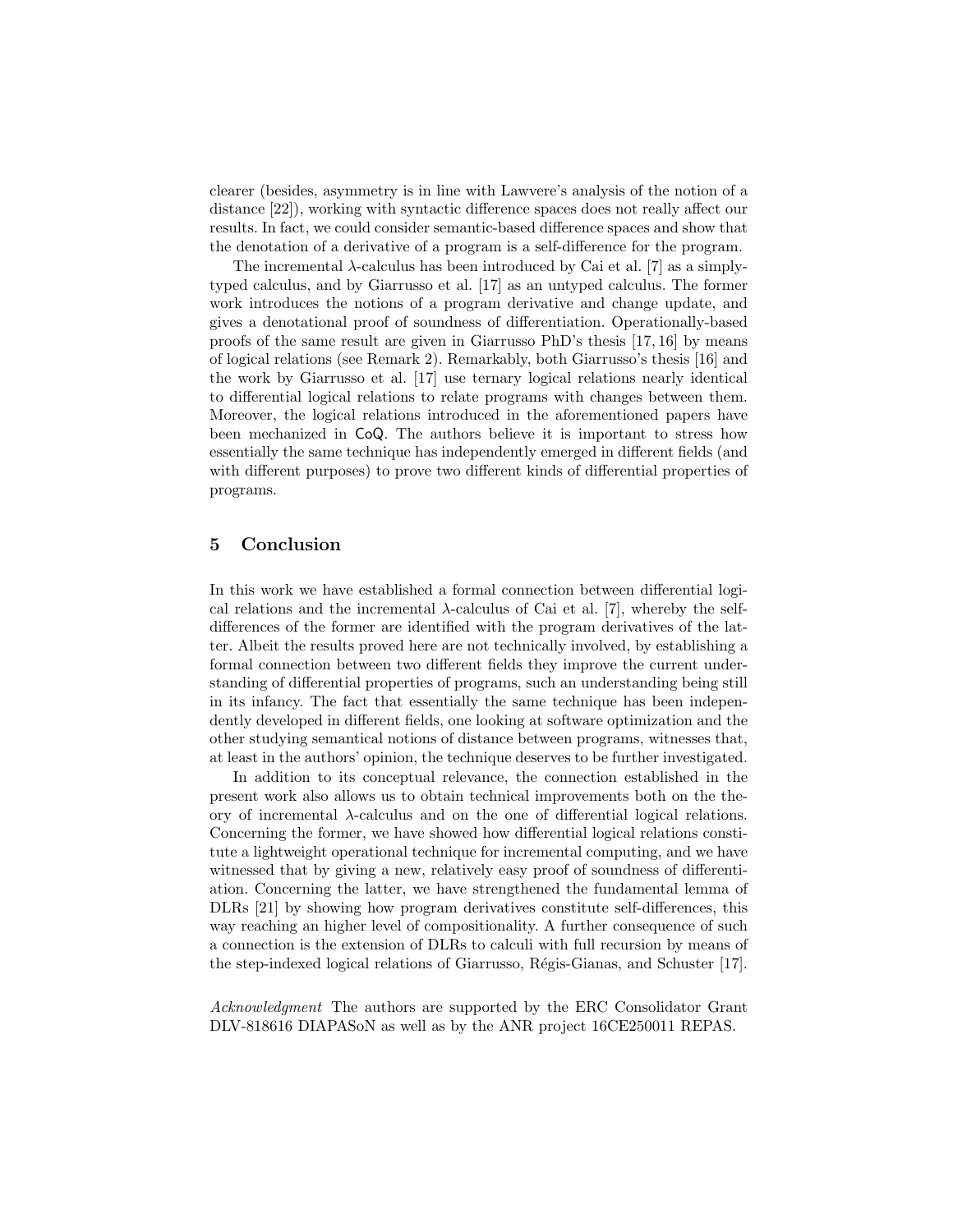#### References

- 1. Martín Abadi and Gordon D. Plotkin. A simple differentiable programming language. PACMPL, 4(POPL):38:1–38:28, 2020.
- 2. Samson Abramsky. The lazy lambda calculus. In D. Turner, editor, Research Topics in Functional Programming, pages 65–117. Addison Wesley, 1990.
- 3. Hendrik Pieter Barendregt. The lambda calculus its syntax and semantics, volume 103 of Studies in logic and the foundations of mathematics. North-Holland, 1985.
- 4. Michael Bartholomew-Biggs, Steven Brown, Bruce Christianson, and Laurence Dixon. Automatic differentiation of algorithms. Journal of Computational and Applied Mathematics,  $124(1):171 - 190$ , 2000. Numerical Analysis 2000. Vol. IV: Optimization and Nonlinear Equations.
- 5. Frank Van Breugel and James Worrell. A behavioural pseudometric for probabilistic transition systems. Theoretical Computer Science, 331(1):115–142, 2005.
- 6. Aloïs Brunel, Damiano Mazza, and Michele Pagani. Backpropagation in the simply typed lambda-calculus with linear negation. PACMPL, 4(POPL):64:1–64:27, 2020.
- 7. Yufei Cai, Paolo G. Giarrusso, Tillmann Rendel, and Klaus Ostermann. A theory of changes for higher-order languages: incrementalizing λ-calculi by static differentiation. In Proc. of PLDI 2014, pages 145–155, 2014.
- 8. Konstantinos Chatzikokolakis, Daniel Gebler, Catuscia Palamidessi, and Lili Xu. Generalized bisimulation metrics. In *Proc. of CONCUR 2014*, pages 32–46, 2014.
- 9. Raphaëlle Crubillé and Ugo Dal Lago. Metric reasoning about  $\lambda$ -terms: The general case. In Proc. of ESOP 2017, pages 341–367, 2017.
- 10. Arthur Azevedo de Amorim, Marco Gaboardi, Justin Hsu, Shin-yaKatsumata, and Ikram Cherigui. A semantic account of metric preservation. In Proc. of POPL 2017, pages 545–556, 2017.
- 11. Josee Desharnais, Vineet Gupta, Radha Jagadeesan, and Prakash Panangaden. Metrics for labelled markov processes. Theoretical Computer Science, 318(3):323– 354, 2004.
- 12. Wenjie Du, Yuxin Deng, and Daniel Gebler. Behavioural pseudometrics for nondeterministic probabilistic systems. In Proc. of SETTA 2016, pages 67–84, 2016.
- 13. Thomas Ehrhard and Laurent Regnier. The differential lambda-calculus. Theoretical Computer Science, 309(1-3):1–41, 2003.
- 14. Francesco Gavazzo. Quantitative behavioural reasoning for higher-order effectful programs: Applicative distances. In Proc. of LICS 2018, pages 452–461, 2018.
- 15. Daniel Gebler, Kim G. Larsen, and Simone Tini. Compositional bisimulation metric reasoning with probabilistic process calculi. Logical Methods in Computer Science, 12(4), 2016.
- 16. Paolo G. Giarrusso. Optimizing and incrementalizing higher-order collection queries by AST transformation. PhD thesis, University of Tbingen, 2018.
- 17. Paolo G. Giarrusso, Yann Régis-Gianas, and Philipp Schuster. Incremental lambda-calculus in cache-transfer style - static memoization by program transformation. In Proc. of ESOP 2019, pages 553–580, 2019.
- 18. Jean-Yves Girard. Linear logic. Theoretical Computer Science, 50:1–102, 1987.
- 19. Jean-Yves Girard. Normal functors, power series and  $\lambda$ -calculus. Annals of Pure and Applied Logic, 37(2):129–177, 1988.
- 20. Jean-Yves Girard, Yves Lafont, and Paul Taylor. Proofs and Types. Cambridge Tracts in Theoretical Computer Science. Cambridge University Press, 1989.
- 21. Ugo Dal Lago, Francesco Gavazzo, and Akira Yoshimizu. Differential logical relations, part I: the simply-typed case. In Proc. of ICALP 2019, pages 111:1–111:14, 2019.